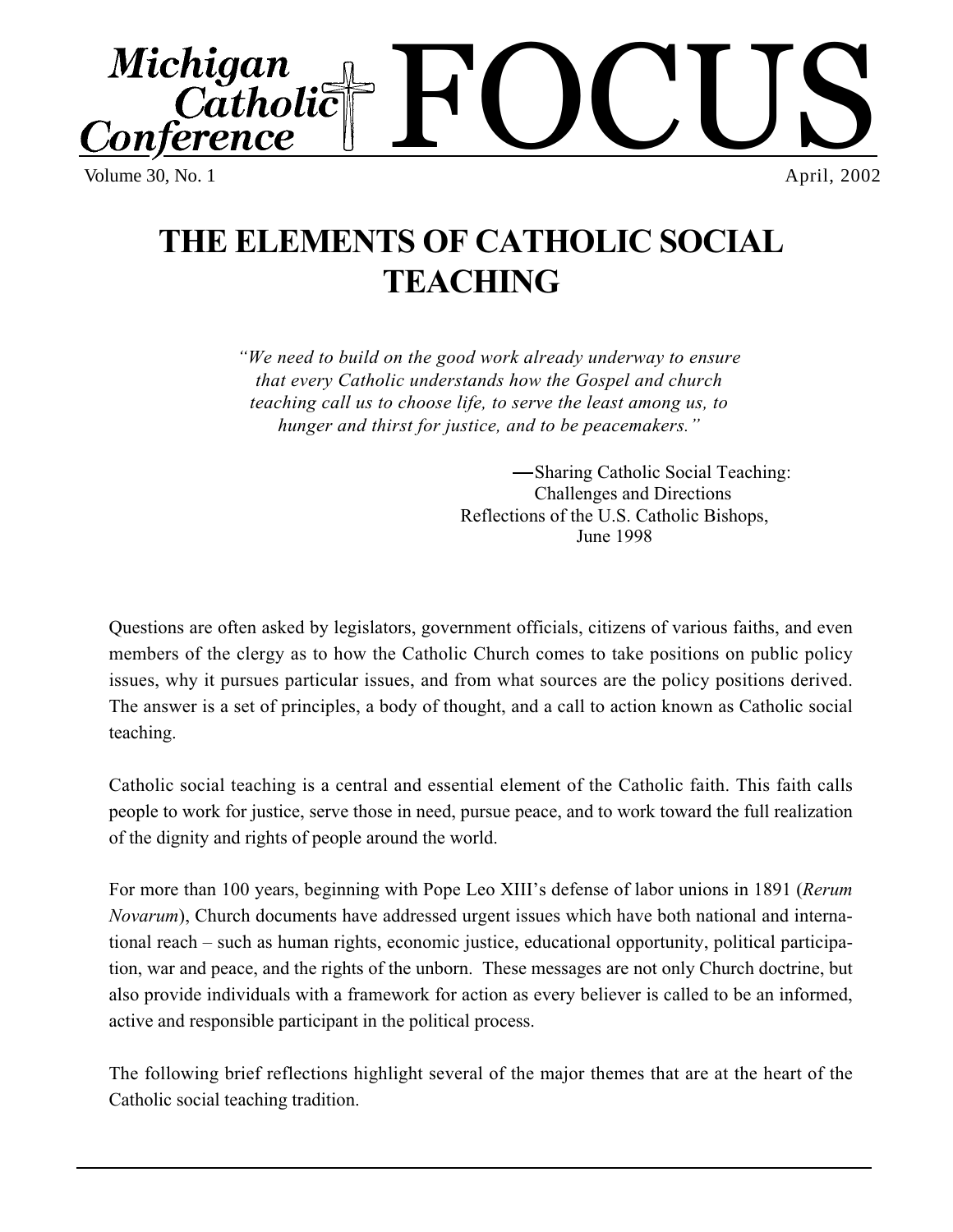## **Seven Principles of Catholic Social Teaching** \_\_\_\_\_\_\_\_\_\_\_\_\_\_\_\_\_\_\_\_\_\_

#### **Life and Dignity of the Human Person**

We believe that every person is precious, that people are more important than things, and that the measure of every institution is whether it threatens or enhances the life and dignity of the human person.

## **Call to Family, Community, and Participation**

We believe people have a right and a duty to participate in society, seeking together the common good and well-being of all, especially the poor and vulnerable.

#### **Rights and Responsibilities**

Every person has a fundamental right to life and a right to those things required for human decency. Corresponding to these rights are duties and responsibilities to one another, to our families, and to the larger society.

#### **Option for the Poor and Vulnerable**

In a society marred by deepening divisions between rich and poor, our tradition recalls the story of the Last Judgment (Mt 25:31-46) and instructs us to put the needs of the poor and vulnerable first.

## **The Dignity of Work and the Rights of Workers**

If the dignity of work is to be protected, then the basic rights of workers must be respected – the right to productive work, to decent and fair wages, to organize and join unions, to private property, and to economic initiative.

#### **Solidarity**

We are our brothers' and sisters' keepers, wherever they live. Learning to practice the virtues of solidarity means learning that "loving our neighbor" has global dimensions in an interdependent world.

## **Care of God's Creation**

We are called to protect people and the planet, living our faith in relationship with all of God's creation. This environmental challenge has fundamental moral and ethical dimensions that cannot be ignored.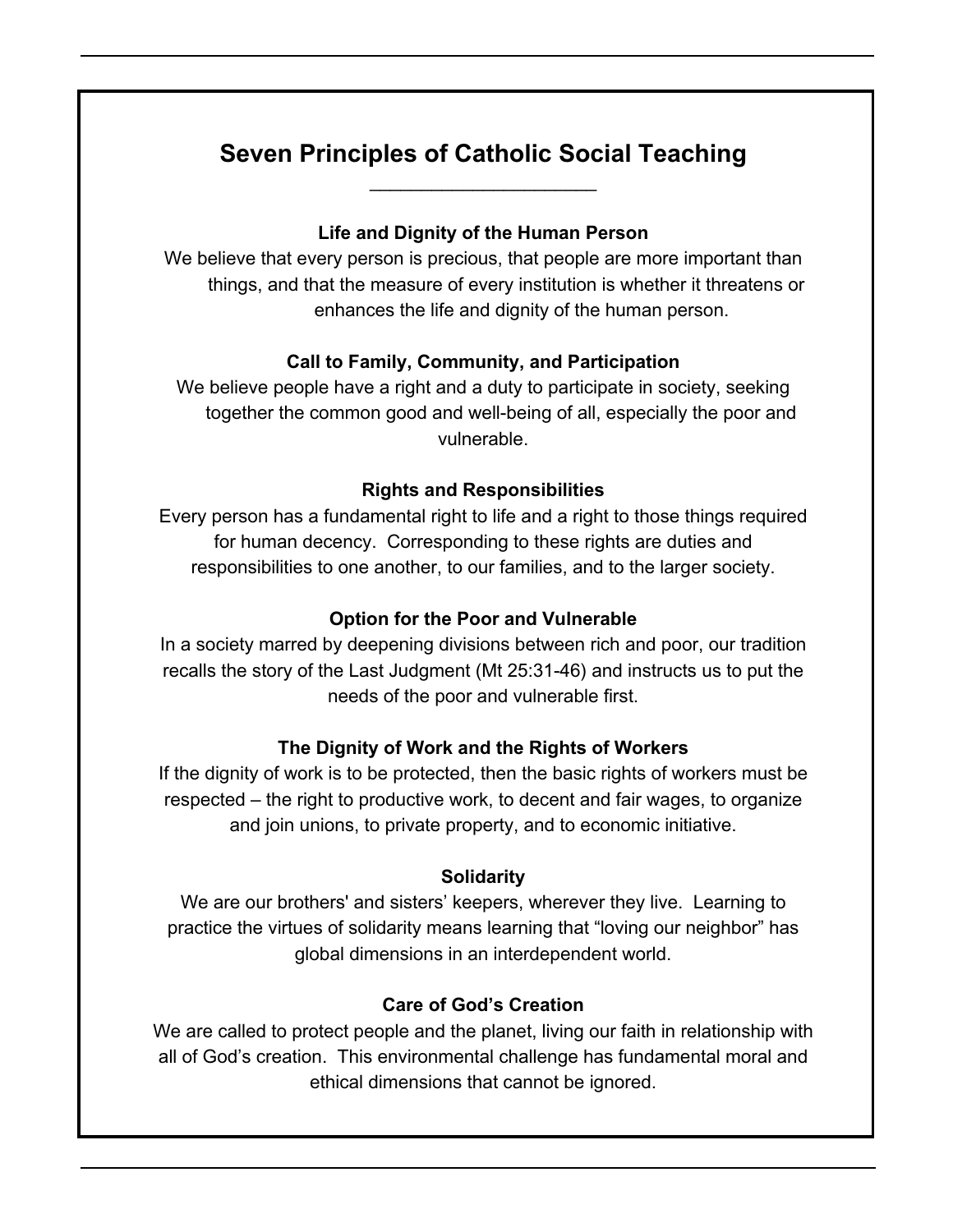## **LIVING THE PRINCIPLES IN EVERYDAY LIFE**

These principles form the moral framework for the Church's public policy decision-making. The Catholic Bishops in Michigan established the Michigan Catholic Conference to translate Catholic teachings into action in the public policy arena. The Michigan Catholic Conference serves as the public policy voice for the Church so that positions on issues are presented with one voice to the legislative, executive and judicial branches of state government.

The following examples provide insight into how individuals might apply the principles in everyday life. They are certainly not meant to be exhaustive but will hopefully serve as a starting point for those interested in living the Catholic social tradition more fully.

## **Life and Dignity of the Human Person**

- Advocate for public policies that respect human life from conception until natural death.
- Write a letter to the editor of your local newspaper on a life issue.
- Support and volunteer in a program that assists pregnant women.

## **Call to Family, Community, and Participation**

- Attend municipal council meetings, township meetings, or neighborhood meetings.
- Write a thank you note to a civil servant, legislator, or judge whose work you admire.
- Advocate for equal educational opportunities for all children in your community.

## **Rights and Responsibilities**

- Participate in a voter registration drive.
- Vote in every election, exercising your responsibility for participation in decisions that affect the common good.
- Run for political office or support someone who is running for office and shares your values.

## **Option for the Poor and Vulnerable**

- Volunteer or donate resources to an agency that supports and empowers the poor.
- Advocate for public policies that treat the poor with dignity.
- Participate in your diocesan ministry to migrants.

## **The Dignity of Work and the Rights of Workers**

- Respect and show appreciation for all occupations.
- Share your job knowledge and skills with others.
- Advocate and/or provide for just wages and benefits.

## **Solidarity**

- Seek out opportunities to know people of other races, cultures, and religions.
- Encourage an inner city parish or school partnership.
- Support and promote Catholic Relief Services.

## **Care for God's Creation**

- Participate in a neighborhood beautification project.
- Support planning efforts to establish areas that are maintained in a natural state.
- Encourage and support public policies that protect the Great Lakes water system.